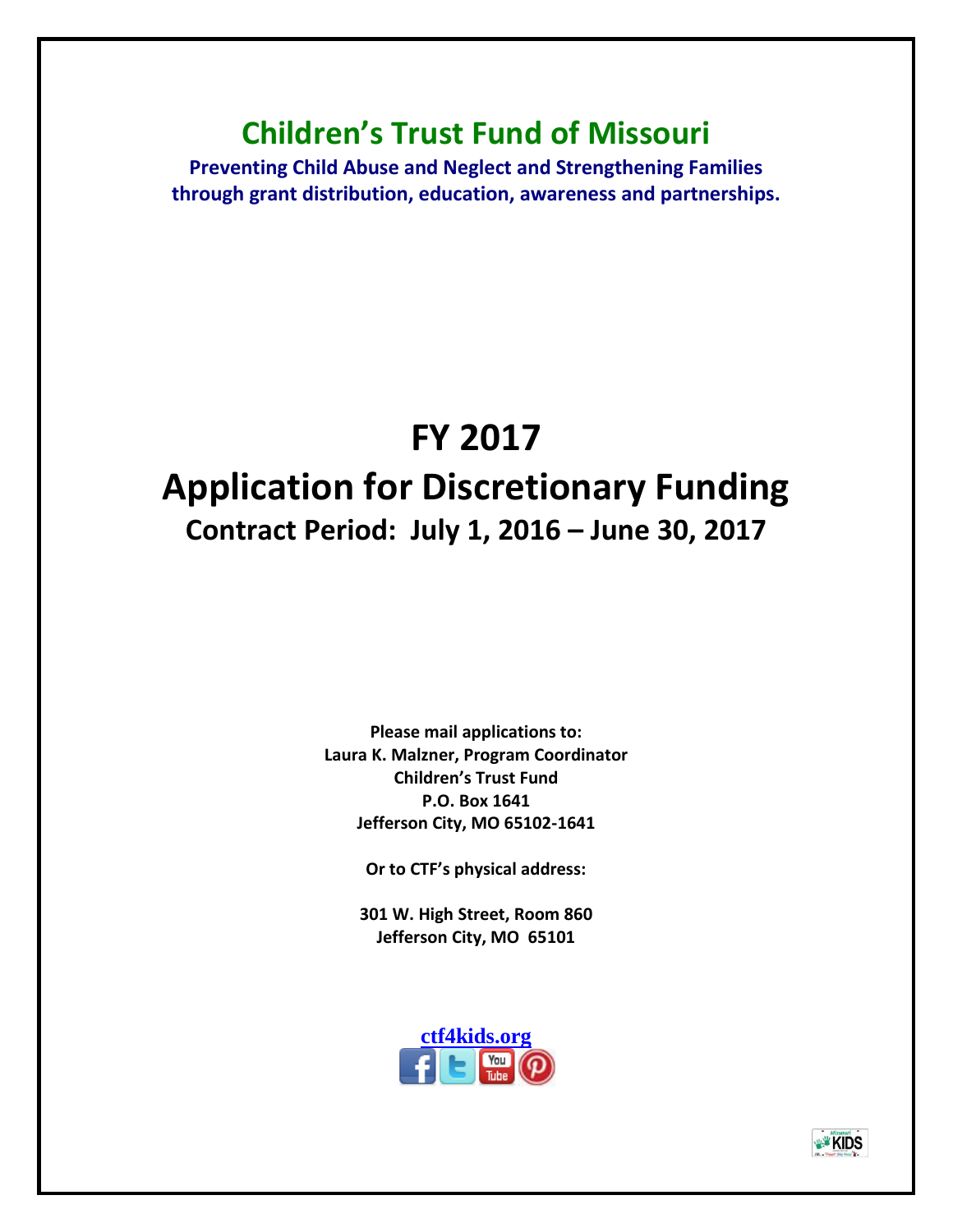#### **Application for Discretionary Funding General Information**

When funds permit the Children's Trust Fund (CTF) allocates a certain portion of its program budget to fund discretionary projects. A maximum of \$5,000.00 per grant award is available. Discretionary funding is designed to be responsive to low cost prevention projects or needs that individual communities or community groups identify during the course of the year. Such projects might include funding for voluntary prevention programs focused on home visiting, parent education (including grandparent and father specific programs), young parent mentoring, prevention educational materials for the public, parent or community cafes, training, prevention of child sexual abuse, etc. All projects should promote protective factors known to reduce the risk of child abuse and neglect (<http://www.cssp.org/reform/strengtheningfamilies>).

CTF begins accepting applications for consideration after April 1st for projects beginning the next fiscal year (July  $1<sup>st</sup>$ ). Applications will be reviewed on an individual basis and awarded at the discretion of the Children's Trust Fund. Each applicant will receive written notice as to whether the proposal has been selected or not. If selected for a grant award, applicants will enter into a contractual agreement with CTF for the designated state fiscal year.

Funding through the Discretionary program is paid on a cost reimbursement basis after the allowable expense is incurred, and after the necessary supporting documentation has been submitted and received by the CTF Program Coordinator. Payment will be consistent with the guidelines accepted by the CTF Board of Directors.

All Discretionary grant recipients will be required to submit a final project report detailing project outcomes to the Children's Trust Fund.

For additional information, questions or technical assistance please contact Laura Malzner, CTF Program Coordinator, at (573) 751-5147 or [laura.malzner@oa.mo.gov.](mailto:kirk.schreiber@oa.mo.gov)

**Please mail applications to: Laura K. Malzner, Program Coordinator Children's Trust Fund P.O. Box 1641 Jefferson City, MO 65102-1641**

**Or to CTF's physical address:**

**301 W. High Street, Room 860 Jefferson City, MO 65101**

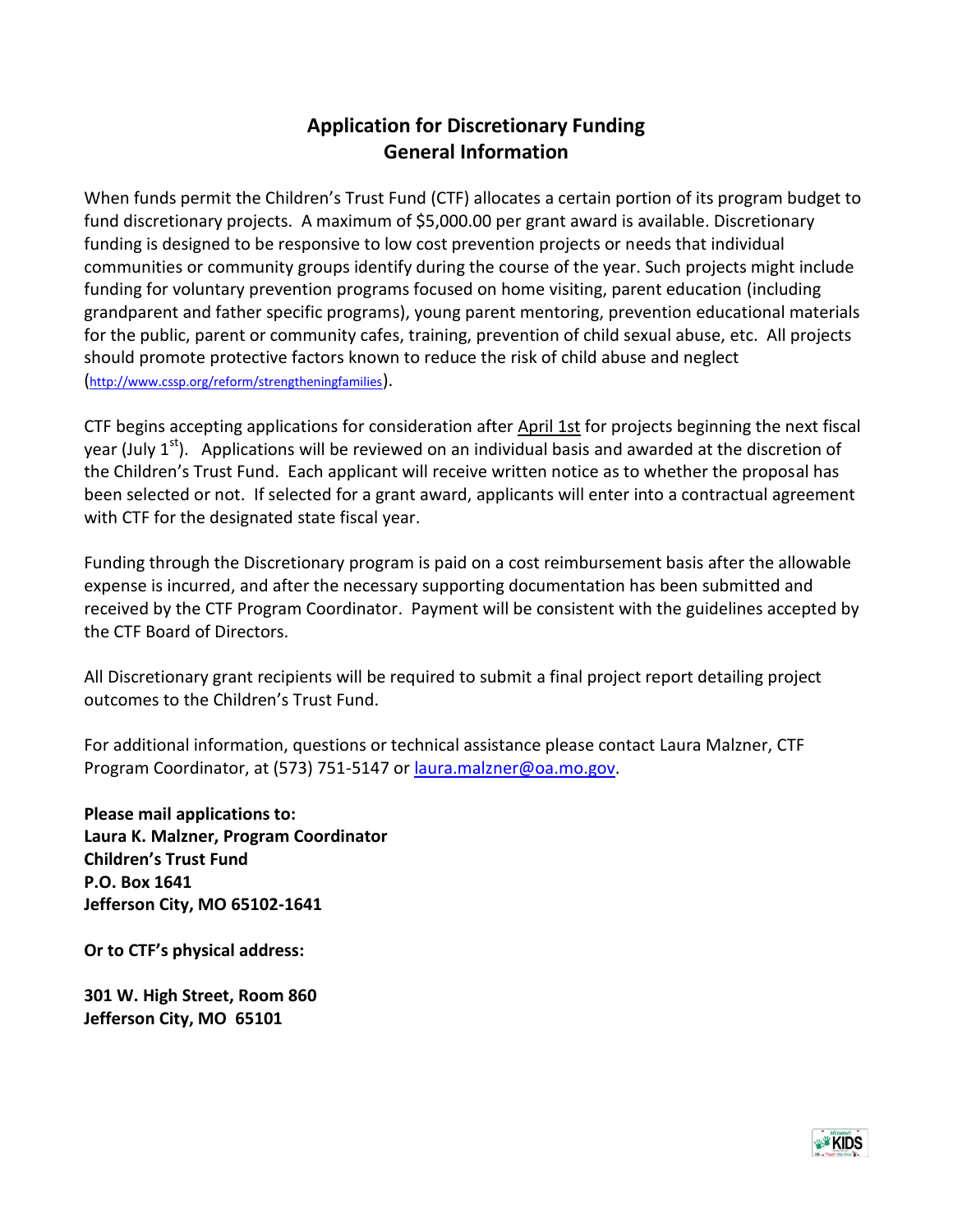#### **CHILDREN'S TRUST FUND DISCRETIONARY GRANT APPLICATION COVER SHEET**

| <b>Name of Applicant Agency:</b> |  |
|----------------------------------|--|
| <b>Address:</b>                  |  |
| City, State, Zip Code:           |  |
| <b>Telephone Number:</b>         |  |
| <b>Website Address:</b>          |  |
| <b>Federal Tax ID#:</b>          |  |

| <b>Tax Status of Applicant Agency:</b>     | NOTE: Incorporated or governmental tax exempt agencies                                                          |
|--------------------------------------------|-----------------------------------------------------------------------------------------------------------------|
| Exempt under sec $501(c)3$ of the IRS Code | applying as the sponsoring agency for an unincorporated<br>association or coalition must attach a memorandum of |
| <b>Exempt governmental Unit</b>            | understanding indicating it's willingness to be responsible for<br>the fiscal and programmatic requirements.    |
| Other (specify)                            |                                                                                                                 |

| <b>Primary Contact:</b>   | <b>Email:</b> |
|---------------------------|---------------|
| <b>Exec Director/CEO:</b> | <b>Email:</b> |
| <b>Fiscal Officer:</b>    | <b>Email:</b> |

| <b>Project Name:</b>                                                                                                                               |  |  |
|----------------------------------------------------------------------------------------------------------------------------------------------------|--|--|
| Check the CTF Region(s) to be served: $\begin{array}{ c c }$   1<br>$\vert 2 \vert$<br><b>Statewide</b><br>  5   16<br>$\vert$ 3 $\vert$ 4 $\vert$ |  |  |
| County(ies) where project will be implemented:                                                                                                     |  |  |

| Estimated # of Persons (Unduplicated) to be served by this project: | <b>Project Type:</b> $\Box$ Primary $\Box$ Secondary $\Box$ Primary & Secondary |
|---------------------------------------------------------------------|---------------------------------------------------------------------------------|
| Children (17 & under)                                               | <b>Estimated Cost of Project per individual:</b>                                |
| <b>Parents/Expectant Parents</b>                                    | <b>Estimated Cost of Project per family:</b>                                    |
| Other (Specify) $\mathbb{I}$                                        |                                                                                 |

| <b>Brief Summary of Target Population:</b> |                                         |  |
|--------------------------------------------|-----------------------------------------|--|
|                                            |                                         |  |
|                                            |                                         |  |
|                                            |                                         |  |
|                                            |                                         |  |
|                                            |                                         |  |
| Total Annual Budget of Applicant Agency:   | <b>Total Prevention Project Budget:</b> |  |

| Total Annual Budget of Applicant Agency:     | Total Prevention Project Budget:                                           |
|----------------------------------------------|----------------------------------------------------------------------------|
| <b>Overall Agency Administrative Cost %:</b> | <b>Dollar Amount requested from CTF:</b>                                   |
|                                              | <b>CTF Request is <math>\mathbb{I}</math></b><br>% of Total Project Budget |

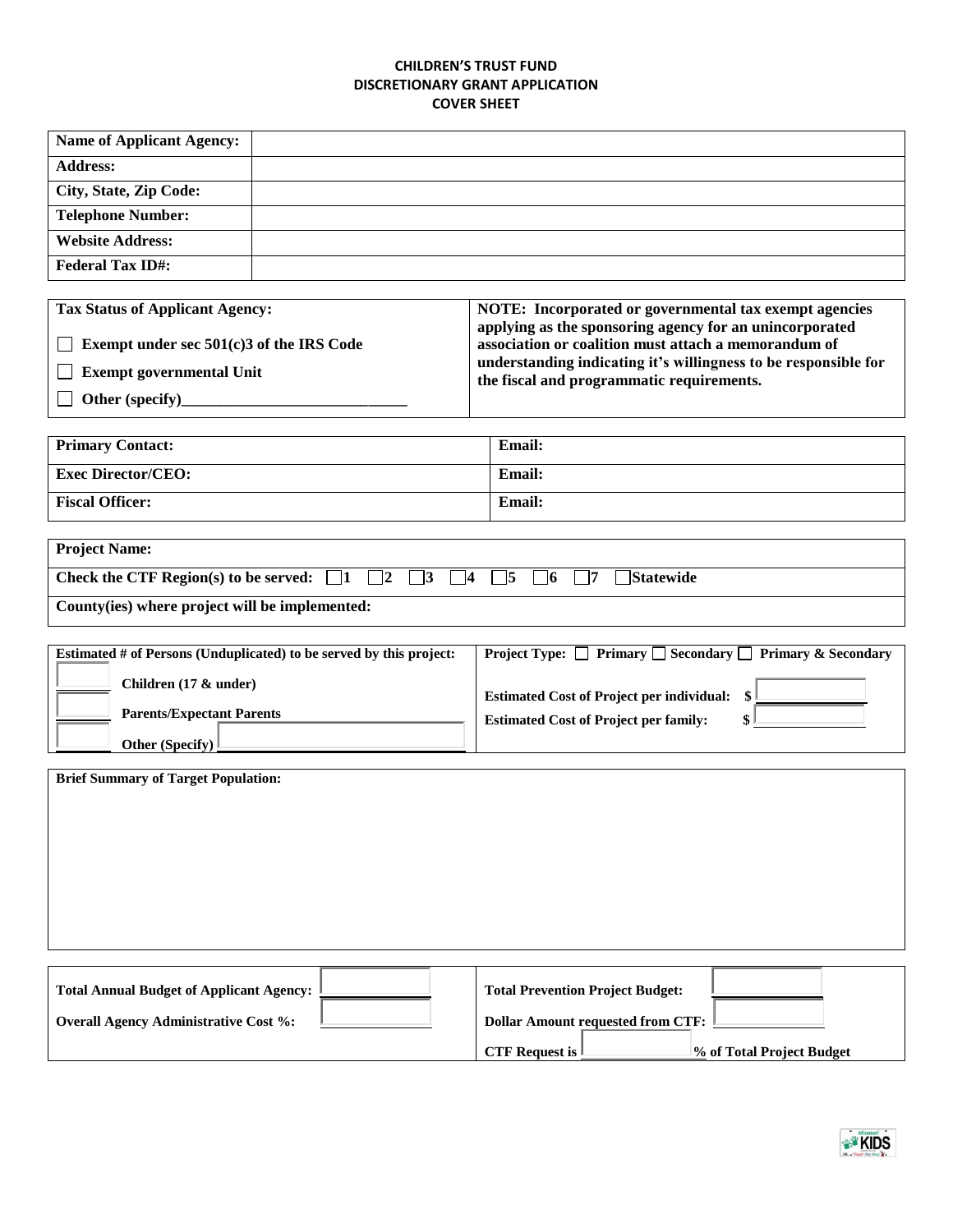## **Children's Trust Fund Application for Discretionary Funding Project Summary**

| <b>Title of Project:</b> Title of Project: |                                                                                                                                                                            |  |  |
|--------------------------------------------|----------------------------------------------------------------------------------------------------------------------------------------------------------------------------|--|--|
|                                            |                                                                                                                                                                            |  |  |
|                                            |                                                                                                                                                                            |  |  |
|                                            | Please list and answer each of the following questions. Total response should not exceed five pages.                                                                       |  |  |
| 1)                                         | Describe the proposed project and include how it relates to child abuse/neglect prevention.                                                                                |  |  |
| 2)                                         | Describe the need in your community for this project.                                                                                                                      |  |  |
| 3)                                         | Describe the capacity and qualifications of the agency/organization to implement the<br>proposed project.                                                                  |  |  |
| 4)                                         | Describe the population to be served or effected by this project and how they will be identified and<br>recruited. Include the expected number of participants, ages, etc. |  |  |
| 5)                                         | How will the project be implemented?                                                                                                                                       |  |  |
| 6)                                         | What are the expected or desired outcomes of the project? How will the overall effectiveness of the<br>project be evaluated?                                               |  |  |
| 7)                                         | How will the proposed project work to promote the Strengthening Families Protective Factors<br>(http://www.cssp.org/reform/strengtheningfamilies)?                         |  |  |
| 8)                                         | How will funds from the Children's Trust Fund be utilized?                                                                                                                 |  |  |
| 9)                                         | If applicable, describe how the project will be sustained after CTF funding has ended.                                                                                     |  |  |

- 
- 10) List all prior grants received from CTF and include the amount of funding.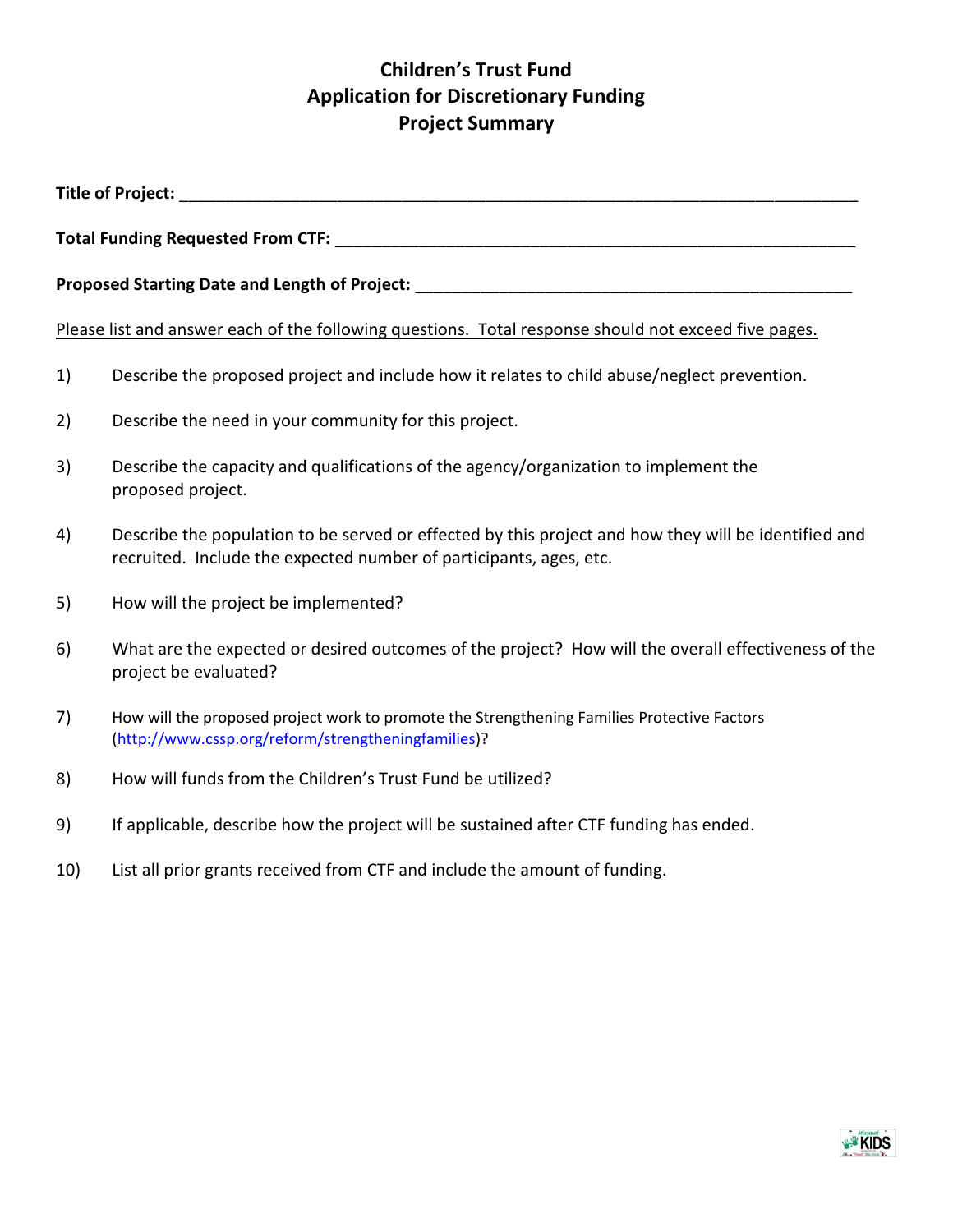### **Children's Trust Fund Application for Discretionary Funding Budget Summary**

In the space below please include an itemized budget for the discretionary project/proposal. Budgets should clearly delineate how CTF funding will be utilized. Be specific with describing each item and the estimated expense. On the additional page please provide a brief justification for the requested budget items.

| <b>Budget Line-Item</b>                    | <b>Amount Requested-</b> | <b>Other Funds/Local</b> | <b>TOTAL Cost</b> |
|--------------------------------------------|--------------------------|--------------------------|-------------------|
|                                            | <b>CTF</b>               | <b>Support</b>           |                   |
| <b>Salaries or other Professional Fees</b> |                          |                          |                   |
| (trainer fees, other professional          |                          |                          |                   |
| contract services):                        |                          |                          |                   |
|                                            |                          |                          |                   |
| <b>Program-Related Expenses:</b>           |                          |                          |                   |
|                                            |                          |                          |                   |
|                                            |                          |                          |                   |
|                                            |                          |                          |                   |
| Training:                                  |                          |                          |                   |
|                                            |                          |                          |                   |
|                                            |                          |                          |                   |
| Travel/Mileage:                            |                          |                          |                   |
|                                            |                          |                          |                   |
|                                            |                          |                          |                   |
| <b>Public Education Materials:</b>         |                          |                          |                   |
|                                            |                          |                          |                   |
|                                            |                          |                          |                   |
|                                            |                          |                          |                   |
| <b>Consumable Supplies:</b>                |                          |                          |                   |
|                                            |                          |                          |                   |
|                                            |                          |                          |                   |
| <b>Other: (please specify)</b>             |                          |                          |                   |
|                                            |                          |                          |                   |
|                                            |                          |                          |                   |
| <b>TOTALS</b>                              |                          |                          |                   |
|                                            |                          |                          |                   |
|                                            |                          |                          |                   |

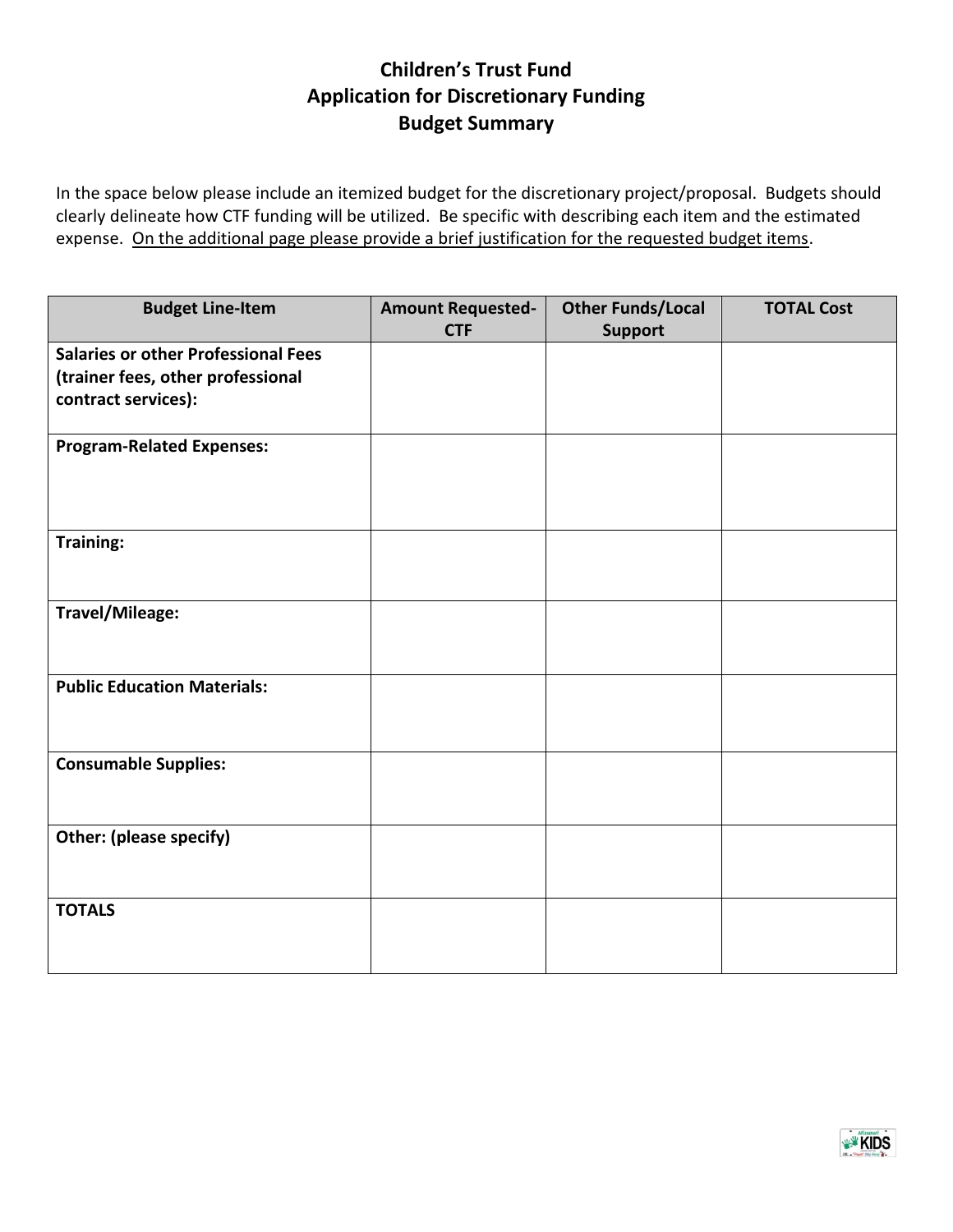#### **Description of Budget Categories**

**Professional Fees:** May include salaries/wages of staff dedicated to project-related activities or contractual fees professional services related to the project.

**Program-Related Expenses:** The amount needed to pay for project related costs to support the proposed project including educational materials, brochures designed for client education, software, meeting supplies, special postage, etc.

**Training:** Costs associated with staff training (conference/workshop registration).

**Travel/Mileage:** The amount needed to pay for anticipated travel costs directly related to the proposed project. This may include local mileage (not to exceed the state rate of 37 cents per mile) or costs associated with attending training (lodging, meals, etc.).

**Public Education Materials:** Includes brochures, posters, etc. to advertise and increase awareness of services provided.

**Consumable Supplies:** The amount needed to pay for consumable supplies to support the proposed project includes stationery, pens, pencils, paper clips, paper supplies, etc. Copying supplies, project-related consumables and regular postage should also be included in this section.

**Other:** Proposed budget items that do not fit into one of the other categories. Please describe.

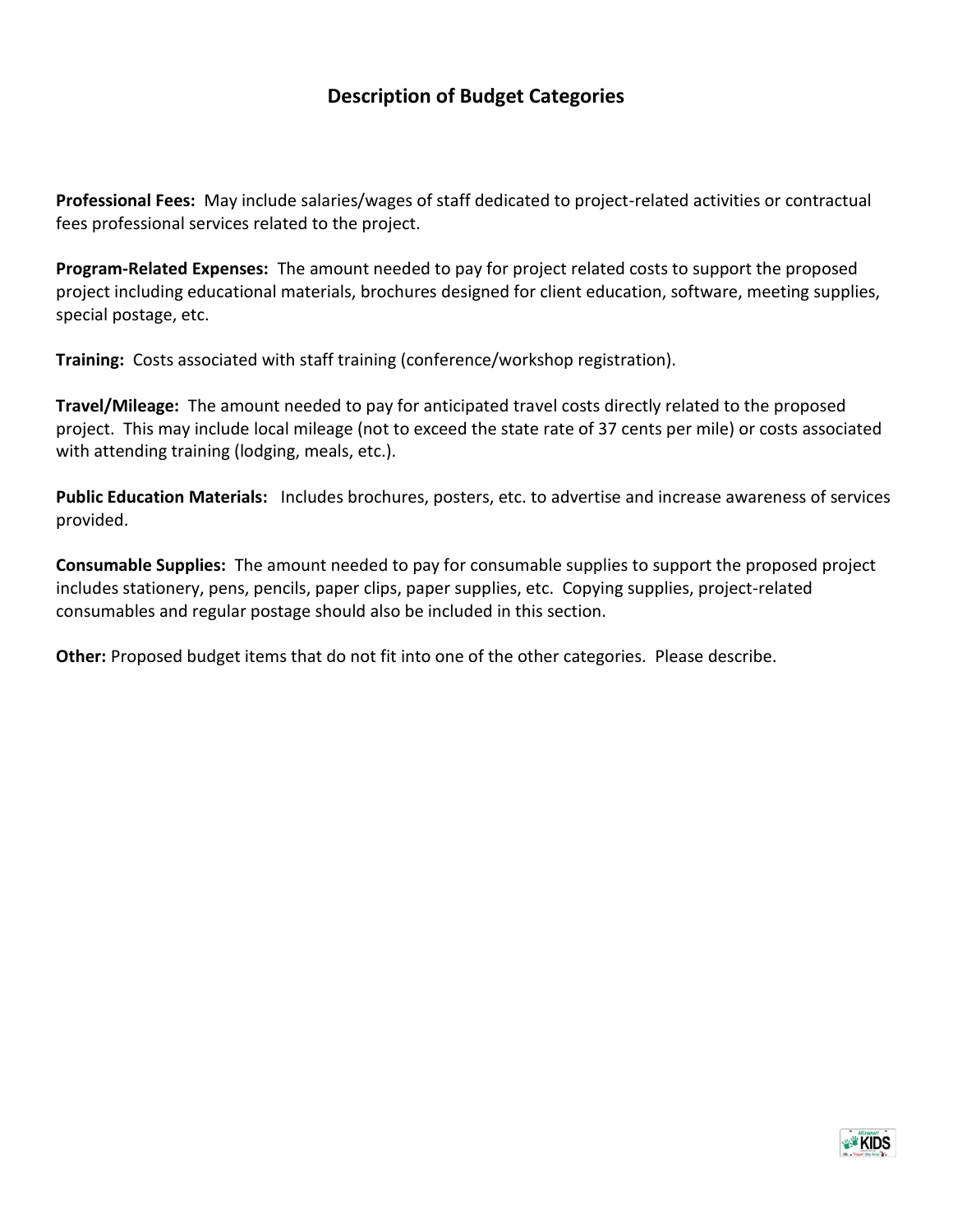### **Budget Justification**

**Please provide a brief justification/explanation of the requested budget items and the basis used to determine the cost. Use additional pages if needed.**

**Professional Fees:** 

**Program-Related Expenses:** 

**Training:** 

**Travel/Mileage:** 

**Public Education Materials:** 

**Consumable Supplies:** 

**Other:**